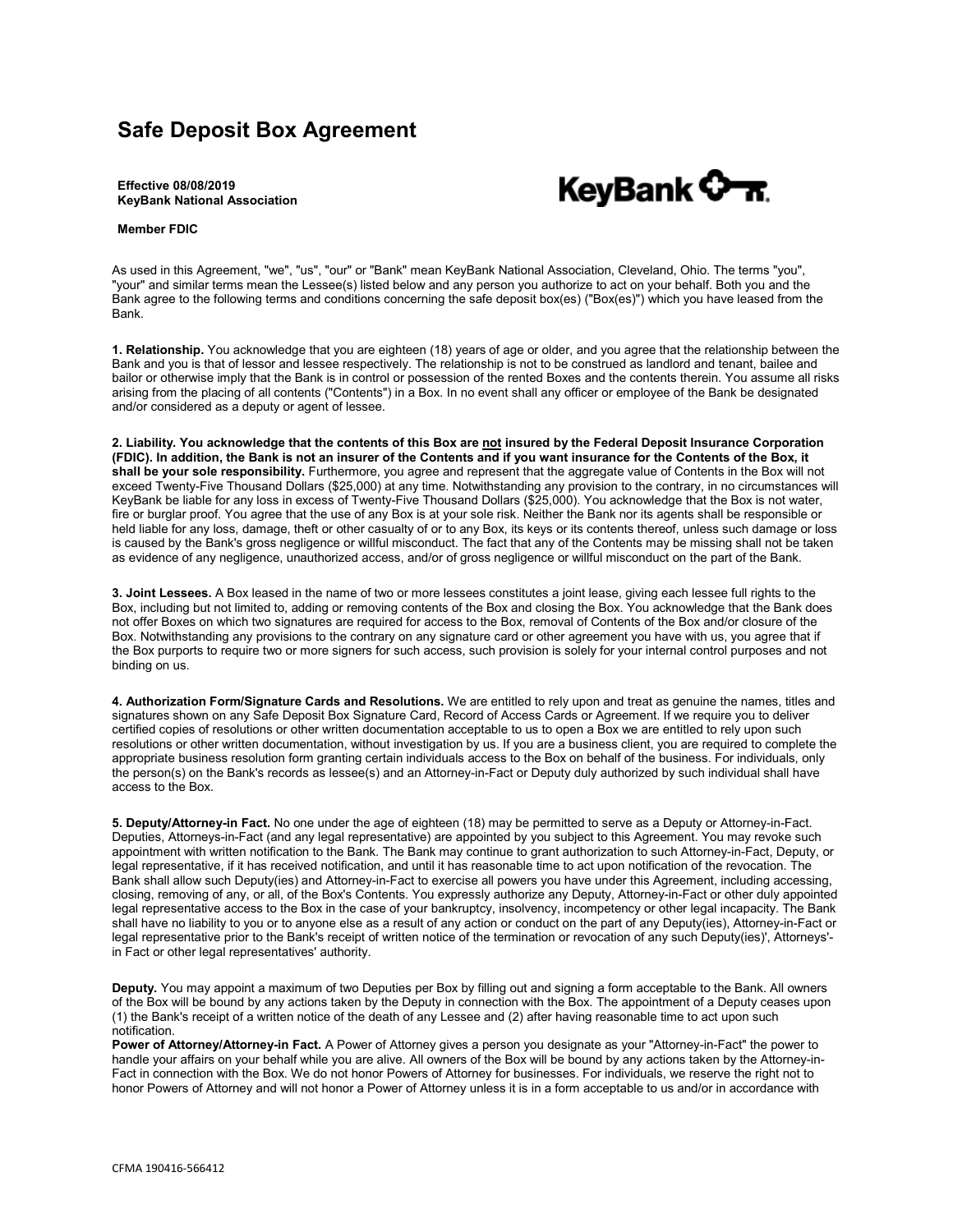state law. We will not honor Powers of Attorney that do not survive your disability or declared incompetence. If we decided to honor a Power of Attorney, we can later decide not to honor it any longer.

**6. Rent/Fees.** You agree to pay the rent for the Box in advance for a period of one (1) year and to pay a set-up fee. Subject to the Bank's right to require you to surrender your Box, your right to keep the Box will be extended automatically for additional one (1) year periods. Except for auto-debit customers, you will receive notice of payment due approximately one (1) month prior to the anniversary date of the Box rental. The rent amount is set by the Bank and may be adjusted at any time, without notice to you, provided that the rent will not be increased during the one (1) year term. If the Bank adjusts the rent amount, the new rent amount will be reflected in your annual bill or on your account statement. You may receive a discount on your annual rent by authorizing the Bank to deduct the rent from your checking account with the Bank. However, if you choose to receive an annual bill you will not receive the discount. In addition, for rent that is ten (10) days past due you will be assessed a non-refundable late charge.

**7. Failure to Pay Rent.** In the event you fail to pay the rent due for a period of thirty (30) days, the Bank has the right to deny any access to the Box until such time that all past due rent, late charges and other fees are paid in full. In certain instances, upon written notice to you, the Bank has the right to drill the Box open for failure to pay rent. The Bank will charge you for the cost to drill the Box, all past due rents and charges.

**8. Right of Set-Off.** By entering into this Agreement, you are authorizing the Bank to debit any deposit account you have with the Bank for the amount of any past due rent, late charge or other fees. Our rights under this section are in addition to any right of setoff we may have under applicable law. You agree that our right of set-off is not conditioned on, or limited by, the complete mutuality of the parties obligated on the debt and owners on your deposit account, the maturity of the debt, or the giving notice to you.

**9. Assignment/sublet.** You cannot assign or sublet the Box, or any part thereof.

**10. Keys to the Box.** You acknowledge that you received two (2) keys to the Box. You agree not to give your keys to any other person. You agree not to duplicate any keys provided to you under this Agreement. You must return both keys to the Bank when you surrender your Box. You must report the loss of one or both keys to the Bank immediately. If you lose one key, you must contact the branch to inquire about proper procedure for possible key replacement. If you lose both keys, the Box must be drilled open to replace the lock. You must pay all costs of drilling open the Box, replacing the lock and/or of replacing the keys.

**11. Contents.** You acknowledge that we have no knowledge of the contents of the Box(es).

You agree not to store in your Box any flammable, explosive, toxic or narcotic substances, or weapons, or anything which may become a nuisance to the Bank or to any other Box owner and other items prohibited for storage by law. You also agree not to store gold bullion or non-collectible domestic or foreign currency in your Box. Notwithstanding any other provisions of this Agreement, the Bank will not be liable for any loss, damage, theft or other casualty of gold bullion or non-collectible domestic or foreign currency for any reason.

The Bank reserves the right to drill and/or enter your Box if the Box itself is deemed to be unsecure in any way or if the contents create a nuisance. To the extent required by law, the Bank will give you written notice of such entry. The Bank will use safeguards, which, in the Bank's reasonable opinion are proper, to protect your Box.

**12. Access to the Box.** You may have access to your Box during usual business hours on the Bank's business days and under conditions and procedures as prescribed by the Bank. By signing this Agreement, you affirm that you have inspected the Box and that it is in good condition. You agree that you will not leave the Box unlocked or leave your key in the Box at any time. After accessing your Box, you are responsible for ensuring your Box is locked. The Bank has the right to close the vault containing the Boxes at any time, without notice to you. We reserve the right to change our access procedures, which may include signatures, fingerprinting, password, PIN, biometric devices, or any other methods we choose. The Bank may deny access to the Box(es) as permitted by applicable law, including but not limited to, any of the following cases: (a) at the death of the Lessee; (b) failure to pay rent; and (c) as described in Section 13 hereunder.

**13. Adverse Claims; Interpleader; Legal Process.** We need not honor any claim against or involving a Box unless we are required to do so by order of a court or governmental agency that has jurisdiction over us. This rule applies to any person asserting any rights or interest regarding a Box, including you and other persons who are authorized to access the Box. If we receive notice of any claim or dispute or of any legal proceeding we reasonably believe involves you or any of your Boxes, we may refuse and/ or restrict access to a Box and/or place a lock on the Box throughout the pendency of the claim, dispute, or legal proceeding. Access to a Box may be restricted or refused even though the restriction may have been due to inadvertence, error because of similarity of the names of owners or deputies, or other mistake. We also may act upon any notice of garnishment, levy, restraining order, injunction, subpoena or other legal process we reasonably believe to be valid, without independent verification by us. You agree that we are not liable for any damages or losses to you caused by the denial of access to the Box or action taken in response to legal process, as long as we acted in good faith. You agree to indemnify us against all losses, costs, attorneys' fees, and any other liabilities that we incur by reason of responding to or initiating any legal action, including any interpleader action we commence, involving you or your Box. As part of that indemnity, in the event we incur liability to a creditor of yours as a result of our response or failure to respond to a legal action, you agree to pay us on demand the amount of our liability to your creditor and to reimburse us for any expense, attorneys' fees, or other costs we may incur in collecting that amount from you.